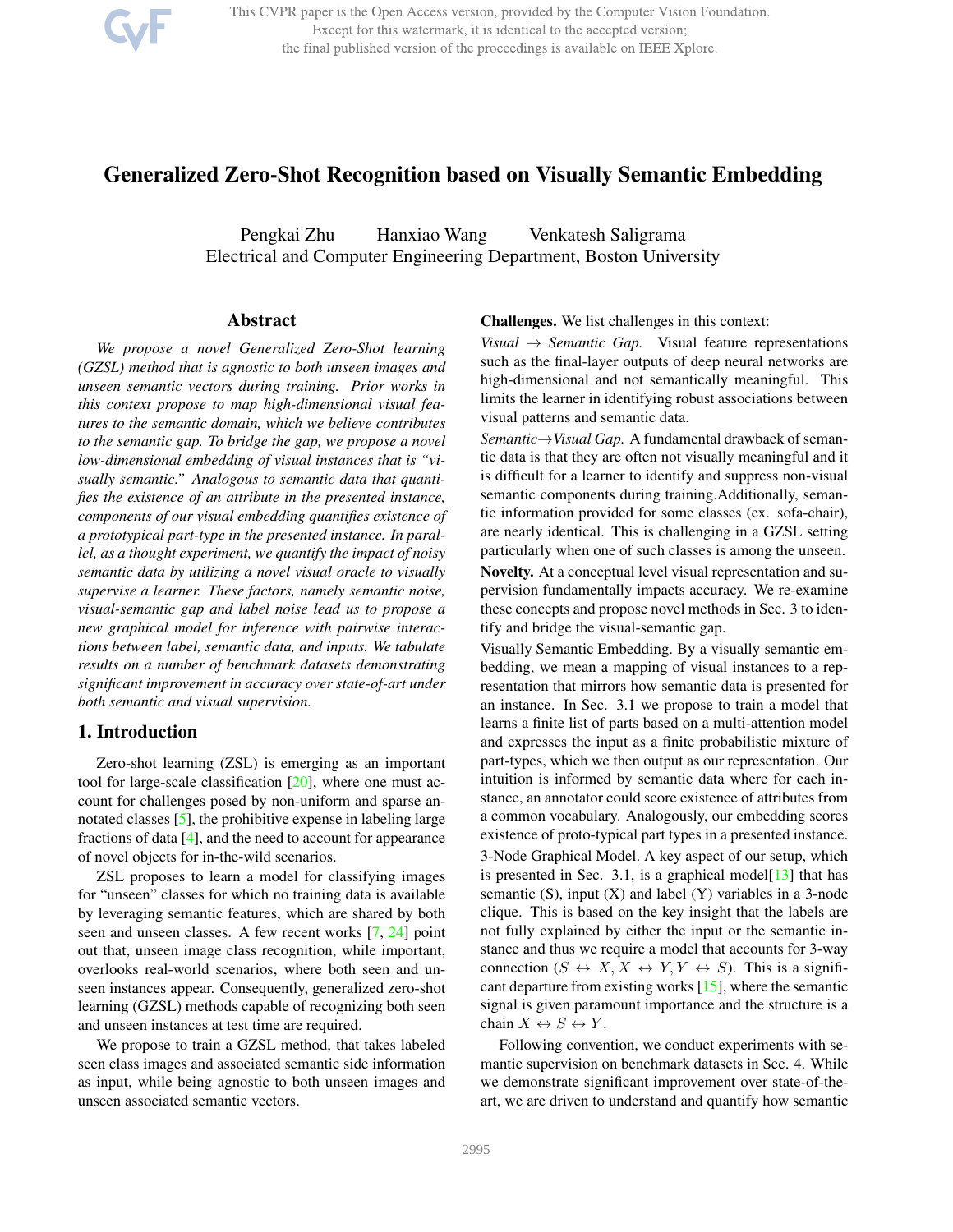noise can explain GZSL performance loss.

Visually Semantic Supervision. As a thought experiment we propose to train a novel visual oracle for GZSL supervision. Our intuition is that a visual oracle can reduce semantic noise and provide more definitive feedback about the presence/absence of prototypes. To ensure fair comparison between semantic and visual feedback, we first learn a common vocabulary of protypical parts and part-types unbeknownst to the learner. Like a semantic signal, our visual oracle for each input instance provides the learner only a list of similarity scores, with no other additional description of what the components in the list mean.

Visual supervision naturally leads us to propose visual evaluation, which involves evaluating predicted visually semantic outputs against the ground-truth. In Sec. 4, we show that GZSL performance improves not only for our method but also for a well-known baseline method [10] when we substitute visual in place of semantic supervision.

# 2. Related Work

Zero-shot learning as a topic has evolved rapidly over the last decade and documenting the extensive literature here is not possible. As summarized in [24] many existing methods can be grouped into attribute methods as exemplified in [15] that leverage attributes as an intermediate feature space to link different classes, embedding methods [10] that directly map visual domain to semantic space, and hybrid methods [28], that map semantic and visual domain into a shared feature space. Recent work [7, 24] introduces GZSL problem and developed calibration and evaluation protocols showing significant drop in accuracy between ZSL and GZSL. Many recent works are beginning to focus attention on the GZSL setup.

In this context, we propose an embedding based method and describe closely related setups and concepts that have appeared in the literature. We first categorize existing work based on problem setup and different types of side information utilized during training. There are a number of recent works that propose approaches for both ZSL and GZSL cases [17, 3, 30, 14, 25, 11, 8, 23, 16]. Among these, there are works that leverage some form of unseen class information during training  $[30, 14, 25, 11]$  to synthesize unseen examples by means of GAN or VAE training. Other works employ knowledge graphs [16, 23] incorporating both seen and unseen classes during training to infer classifiers for unseen classes. Still others are transductive, namely, at testtime [17] they leverage a batch of test examples to further refine their model. While these proposed approaches that leverage unseen class information are interesting, we take the view that for applications involving recognition in-thewild scenarios, novel classes may only appear at test-time, and it is important to consider such situations. Ultimately, as a subject of future work, it would be interesting to incorporate cases where some unseen class information is known during training, while leaving open the possibility of existence of novel classes at test-time.

Like us, there are works  $[8, 3]$  focusing on ZSL and GZSL, while being agnostic to any unseen class information during training. In [3], authors propose an encoderdecoder network with the goal of mirroring learnt semantic relations between different classes in the visual domain. While the goal is similar, our approach is significantly different. We propose to mirror information provided by semantic attributes visually by means of a low-dimensional statistical embedding. Our embedding scores existence of prototypical part types, where the prototypical part types are learnt from training data.

In  $[8]$ , the authors propose an approach that extends methods of [12]. Their idea is to penalize approximation error in reconstructing visual domain features from the semantic domain, in addition to penalizing classification loss. Their claim is that by doing so they can overcome semantic information loss suffered in methods that are based on visual to semantic embedding and prevent situations where attributes possibly corresponding to unseen examples maybe lost during training. In contrast, our claim is precisely that many semantic attributes are not visual and conventional visual features are not represented in the presented semantic vectors. Consequently, we propose approaches that on the one hand produces semantically closer visual representations through low-dimensional graphical models, and on the other hand suppress semantic components that are visually unrepresentative by means of discriminative loss functions. In general we do not require high-dimensional estimation, which these methods require.

In this context our approach bears some similarities to  $[18]$  and  $[30]$ . In particular,  $[18]$  propose zoom-net as a means to filter-out redundant visual features such as deleting background and focus attention on important locations of an object. [30] further extend this insight and propose visual part detector (VPDE-Net) and utilize high-dimensional part feature vectors as an input for semantic transfer. [30]'s proposal is to incorporate the resulting reduced representation as a means to synthesize unseen examples leveraging knowledge of unseen class attributes. Different from these works we develop methods to learn a statistical representation of mixture proportions of latent parts. Apart from being low-dimensional the mixture proportions intuitively capture underlying similarity of a part-type to other such part-types found in other classes. The focus of semantic mapping is then to transfer knowledge between mixture proportion of part types and semantic similarity.

# 3. Proposed Approach

### 3.1. A Probabilistic Perspective of GZSL

Let us motivate our approach from a probabilistic modeling perspective. This will in turn provide a basis for our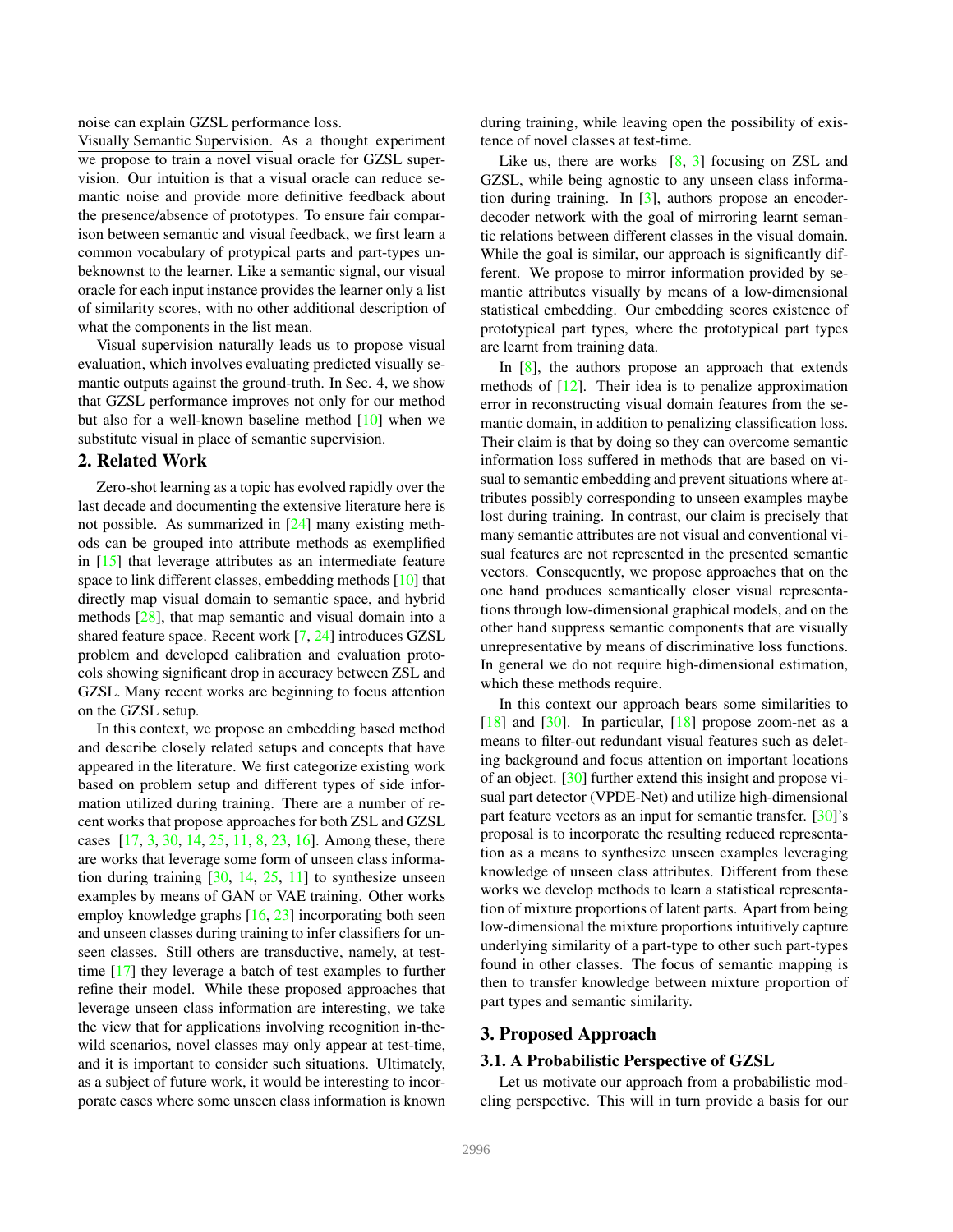

Figure 1. Many existing works attempt to transfer high-dimensional visual features into semantic domain leading to significant visualsemantic gap. To bridge the gap we propose a new latent visual embedding that is *visually semantic*. As illustrated our new representation is low dimensional and its components are likelihoods of a part-type relative to proto-typical part-types found across all instances. We posit that our embedding mirrors how semantic components score similarity of an attribute found in an instance in the visual domain.



Figure 2. Graphical Model of label, semantic signal, and input as a cycle. Input is transformed into a finite collection of feature vector parts indexed by items in a part-list. Feature parts are mapped into structured probability space, with component  $\pi_x(k|m)$  denoting the probability of k-th type in item m in the part-list.  $\Pi_k(x) =$  $[\pi_x(k|m)]$  denoting visual embedding for part k.

discriminative learning method. [N] denotes integers from 1 to N. Overloading notation we denote  $[\eta_{k,m}]$  to mean the matrix as  $k$ , m range over their values. Following convention we denote random variables with upper case letters and a realization by lower case letters. Let  $x \in \mathcal{X}$  be inputs taking values in an arbitrary feature space and  $\mathcal Y$  the space of objects or classes. The set Y is partitioned into  $o \in \mathcal{O}$ and  $u \in U$  denoting the collection of observed class labels and unobserved labels respectively. Associated with each observed and unobserved class labels are semantic signals,  $s_o, s_u \in S$ , taking values in a general space respectively. We denote by  $p$  the joint density or marginal densities wherever appropriate.

Given training data  $(x_1, y_1, s_{y_1}), \ldots, (x_n, y_n, s_{y_n}) \subset$  $X \times \mathcal{O} \times \mathcal{S}$ , the task of GZSL is to accurately predict a label with input drawn from  $x \stackrel{d}{\sim} p_X(\cdot)$ . If we had knowledge of joint probability density, the optimal predictor is the MAP estimate,  $y_{\text{MAP}}(x) = \arg \max_{y} \max_{s} \log(p(y, s | x))$ . Existing work [15] posits instead a chain  $X - S - Y$ , namely, conditioned on semantic signals, the input and class labels are independent or that the chain  $X - Y - S$  [27]

is true. Nevertheless, we take the view that, *since semantic information is not fully visual, visual features are not fully semantic, and labels are not fully captured by either visual or semantic signals*, the three random variables form a cycle in a graphical model. By means of potential functions for graphical models we decompose  $log(p(y, s|x) \propto$  $\phi_{YX}(y, x) + \phi_{XS}(x, s)) + \phi_{SY}(s, y).$ 

Latent Graphical Model. Fig. 2 presents a detailed framework of our model. The input  $X = x$  is mapped into a finite set of feature vector parts,  $f_m(x) \in \mathbb{R}^C$  indexed by discrete part-list,  $m \in [M]$ . Feature parts are derived from a multiattention model with different items  $m, m' \in [M], m \neq m'$ focusing on different regions in the image. We then model each feature part vector as a C-dimensional Gaussian Mixture Model,  $f_m(x) \approx \sum_i \pi_x(k|m) \mathcal{N}(\theta_{k,m}, \gamma^2 I)$ , with isotropic components. Note that the parameters,  $\theta_{k,m} \in$  $\mathbb{R}^C$ , are part and type dependent but shared among all instances. We refer to  $\theta_{k,m}$ 's as *prototypical part-types*. We collect the parameters into a matrix  $\Theta_m = [\theta_{k,m}] \in \mathbb{R}^{C \times K}$ .

Each mixture component,  $\pi_x(k|m)$  represents the probability of type k conditioned on part m. In this way, the input  $x$  is embedded into a collection of mixture components  $\Pi_m(x)=[\pi_x(k|m)]$  and  $\Pi(x)=[\Pi_m(x)]$ . We decompose the likelihood as:

$$
\log(p(y, s \mid x)) \propto \phi_{SX}(s, \Pi(x)) + \phi_{XY}([f_m(x)], y) \quad (1)
$$

$$
+ \phi_{YS}(y, s) - \sum_{m=1}^{M} L_{mix}(\Theta_m, \Pi_m(x), f_m(x))
$$

$$
- L_{prt}([f_m(x)])
$$

where, the last two terms respectively model mixture likelihood and enforce diversity of multi-attention of parts. The goal of training algorithm is to estimate the potential functions,  $\phi$ , the feature part backbone,  $f_m(\cdot)$ , and the probability maps,  $\Pi_m(\cdot)$  by leveraging training data.

*Latent Visual Embedding Intuition.* Note that, by design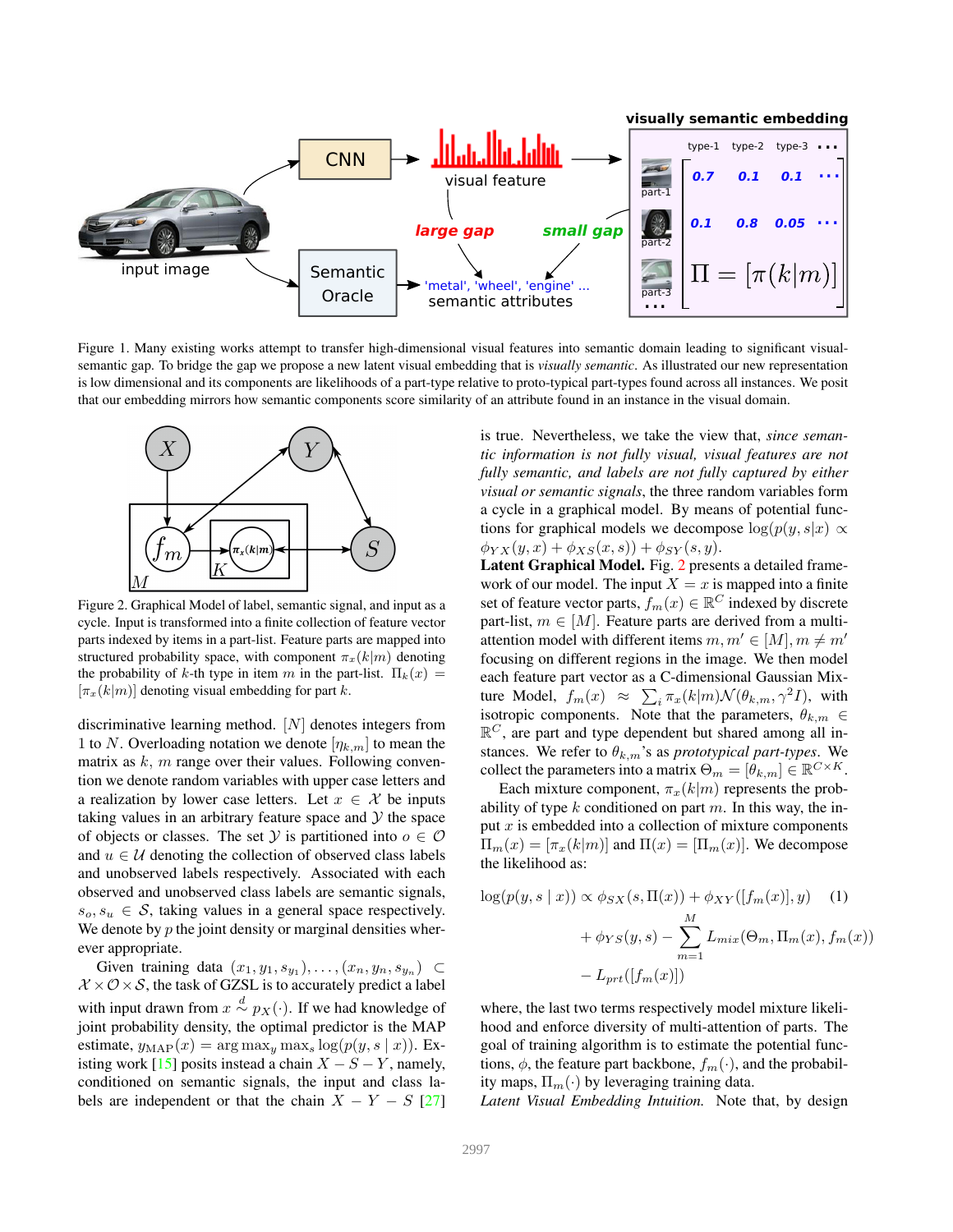(see Fig. 2 and Eq. 1), the semantic random vector interacts with the input only through the mixture component  $\Pi(x)$ . This is in contrast to existing works where the interaction is high-dimensional. Our intuition is that, just like a component of a semantic vector quantifies existence of an attribute, in an analogous fashion,  $\pi_x(k|m)$  quantifies existence of part-type  $k$  in part  $m$ . While prototypical parts such as  $\theta_{k,m}$  are high-dimensional, the corresponding mixture component  $\pi_x(k|m)$  is a scalar number. In this way we propose to reduce the semantic-visual gap by removing irrelevant visual features that are not transferable.

Visual Oracle Supervision (VOS). We consider visual oracles capable of providing feedback for learner predicted visual embedding. We denote  $\Pi_{vo}(x)$  as oracle feedback. As to how to build a visual oracle will be discussed later. We can consider structured and class-averaged VOS. In the structured version, for each instance,  $x$ , VOS reveals the probabilistic embedding  $\Pi_{vo}(x)$ ; and in the class-averaged case, only reveals  $\bar{\Pi}_{vo} = \mathbb{E}_{X|Y}[\Pi_{vo}(x) | y]$ . The main difference in Eq. 1 is that we substitute oracle parameters for the semantic signal, i.e., s with  $\Pi_{vo}(x)$ ,  $\overline{\Pi}_{vo}$  etc.

*Justification of Visual Oracle Supervision.* In constructing the visual oracle, our goal is driven by the need to quantify semantic noise., To do so we need an oracle that provides no more information than a "noiseless" semantic one. This is not that hard since our visual oracle presents the learner with mixture values  $\Pi_{vo}(x)$  with out identifying what these numbers mean or which classes, parts or locations they refer to. All that a learner knows is that what the oracle is communicating information that has definitive visual meaning.

Visual and Semantic Test-Time Evaluation. At testtime, following convention, for the semantic setting, we assume that the codebook consisting of seen and unseen semantic attribute vectors,  $\{s_y | y \in Y\} = \{s_o | o \in$  $\{\mathcal{O}\}\cup\{s_u|u\in\mathcal{U}\}\$ are revealed to the learner. For a test image,  $x$ , the learner must identify the hidden label. To do this, the learner computes  $\Pi(x)$ , and estimates the label by maximizing the visual-semantic potential  $\hat{y}(x) = \arg \max_{y \in \mathcal{Y}} \phi_{SX}(s_y, \Pi(x))$ . In the visual evaluation setting, the class-level  $\{\bar{\Pi}_{vo}^y | y \in \mathcal{Y}\}\$  is revealed during test time and the learner make prediction by maximizing the visual-semantic potential in the  $\Pi$  space  $\hat{y}(x) =$  $\arg \max_{y \in \mathcal{Y}} \phi_{SX}(\bar{\Pi}_{vo}^y, \bar{\Pi}(x)).$ 

### 3.2. Model and Loss Parameterization

**Part Feature model**  $f_m(\cdot)$ : Inspired by [29], we use a multi-attention convolutional neural network (MA-CNN) to map input images into a finite set of feature vector parts,  $f_m(x)$ . Specifically,  $f_m(x)=[f_{m,c}]$  contains a feature extractor E and a channel grouping model G, where  $E(x) \in$  $\mathbb{R}^{W \times H \times C}$  is a global feature map, and  $G(E(x)) \in \mathbb{R}^{M \times C}$ is a channel grouping weight matrix. We then calculate an attention map  $A_m(x) \in \mathbb{R}^{W \times H}$  for the m-th part:

$$
A_m(x) = \text{sigmoid}\left(\sum_c G_{m,c}(x) \times E_c(x)\right) \tag{2}
$$

The part feature  $f_m(x) \in \mathbb{R}^C$  is then calculated as:

$$
f_{m,c}(x) = \sum_{w,h} [A_m(x) \odot E_c(x)]_{(w,h)}, \quad \forall c \in [C] \quad (3)
$$

where  $\odot$  is the element-wise multiplication. We parameterized  $E(\cdot)$  by the ResNet-34 backbone (to  $conv5_x$ ), and  $G(\cdot)$  by a fully-connected layer.

Mixture model  $\Pi(\cdot)$ : Note that our Gaussian mixture model implies:

$$
\mathbb{E}_Z[f_m(x)|\Pi_m,\Theta_m] = \Theta_m \Pi_m(x)
$$

This sets up a matrix factorization problem, with positivity constraints on the components of  $\Pi_m(x)$ . Observe that, at test-time, since the matrices  $\Theta_m$  are known, the solution to  $\Pi(x)$  reduces to solving a linear system of equations with positivity constraints. Alternatively, we can employ a Bayesian perspective (which is what we do) and compute:

$$
\pi_x(k|m) \propto \widehat{\pi(k|m)} \mathcal{N}(f_m(x); \theta_{k,m}, \gamma^2 I) \tag{4}
$$

where,  $\pi(k|m)$  is the prior for prototype k in part m estimated during training.

**Part Feature Learning Loss**  $L_{prt}$ : To encourage a partbased representation  $f_m(x)$  to be learned, we follow [29]. Since  $f_m(x)$  can be decomposed into  $A_m(x) \odot E(x)$ , we want to force the learned attention maps  $A_m$  to be both compact within the same part, and divergent among different parts. We define  $L_{prt}([f_m(x)])$  to be:

$$
L_{prt}([f_m(x)]) = \sum_{m} (L_{dis}(A_m(x)) + \lambda L_{div}(A_m(x)))
$$
\n(5)

where the compact loss  $L_{dis}(A_m)$  and divergent loss  $L_{div}(A_m)$  are defined as (x is dropped for simplicity):

$$
L_{dis}(A_m) = \sum_{w,h} A_m^{w,h} [\|w - w^*\|^2 + \|h - h^*\|^2] \tag{6}
$$

$$
L_{div}(A_m) = \sum_{w,h} A_m^{w,h} [max_{n,n \neq m} A_n^{w,h} - \zeta]
$$
 (7)

where  $A_m^{w,h}$  is the amplitude of  $A_m$  at coordinate  $(w, h)$ , and  $(w^*, h^*)$  is the coordinate of the peak value of  $A_m$ ,  $\zeta$  is a small margin to ensure the training robustness.

**Mixture Model Learning Loss**  $L_{mix}$ : We pose this as a standard max-likelihood estimation problem, and learn  $\theta_{k,m}$ ,  $\gamma$  parameters using the EM algorithm to fit the feature vectors  $f_{m,i} \triangleq f_m(x_i)$ , with  $x_i$  being training examples. We can write the negative log-likelihood for i-th sample:

$$
L_{mix}(\Theta_m, \Pi_m, f_{m,i}) = -\log(\sum_k \bar{\pi}(k|m) \mathcal{N}(f_{m,i}; \Theta_m, \gamma^2 I))
$$
\n(8)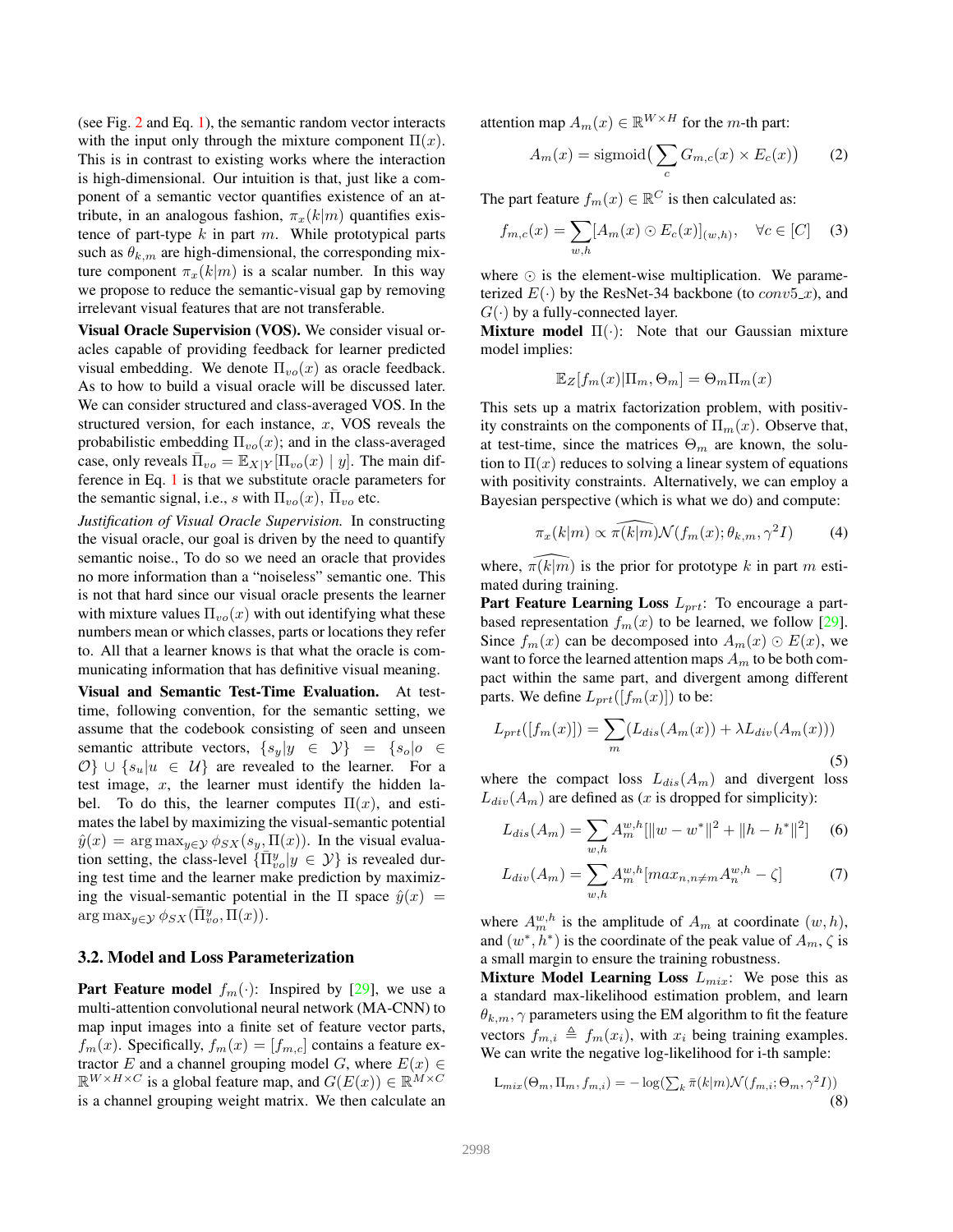where the parameters are optimized by the Expectation-Maximization (EM) algorithm during training. Once they are learned, the mixture component embedding  $\Pi(x)$  can be inferred with Eq.(4).

**Semantic-Label Potential**  $\phi_{YS}$ : In the GZSL problem, we usually assume a deterministic one-to-one mapping between the semantic signals to class labels provided by a semantic oracle (human annotator). The Semantic-Label potential function is thus simply modeled by an indicator function:

$$
\phi_{YS}(y, s_{y'}) = \mathbb{I}(y = y')
$$
\n(9)

Visual-Label Potential  $\phi_{XY}$ : To map visual representations to class labels, we construct a classification model D that takes the concatenated part features  $[f_m(x)]$  as input and outputs a classification prediction, i.e.  $D([f_m(x)]) \in$  $\mathbb{R}^{|O|}$ , where  $|O|$  refers to the number of observed classes. In our implementation,  $D(\cdot)$  is simply a fully-connected layer followed by a softmax. Let  $\hat{p}(y)$  denote the one-hot encoding of the ground-truth class label  $y$  for input image x, the potential  $\phi_{XY}$  is given by the negative cross-entropy between label and prediction:

$$
\phi_{XY}([fm(x)], y) = -\text{CE}(D([f_m(x)]), \hat{p}(y)) \tag{10}
$$

**Visual-Semantic Potential**  $\phi_{SX}$ : Existing works often take the raw feature vectors as the visual representation, i.e.  $E(x)$  or  $f_m(x)$ , and suffer from a large discrepancy between the visual and semantic domains. To mitigate such a gap, we propose to adopt the latent mixture component embedding  $\Pi(x)$ .

*Semantic Oracle.* In the common GZSL setting where the semantic signals are obtained from a human annotator, we construct a Semantic Mapping model  $V(\Pi(x))$  to project  $\Pi(x)$  into S, where  $V(\cdot)$  is further parameterized by a neural network. Given an imput image  $x$  and its semantic attribute  $s_y$ , the potential  $\phi_{SX}$  is modeled as:

$$
\phi_{SX}(s_y, \Pi(x)) = -\sum_{y' \in \mathcal{O}} [\eta \mathbb{I}(y' = y) + s_{y'}^{\top} V(\Pi(x)) - s_{y}^{\top} V(\Pi(x))]_{+}
$$
\n(11)

where  $\eta$  is a margin parameter.

*Visual Oracle.* As discussed by Sec.3.1, we want to evaluate the efficacy of the proposed latent embedding. We thus considers a visual oracle which directly provides  $\Pi_{vo}(x)$  as a visually semantic supervision, which is a list of visual part similarity scores. In this case, we no longer need  $V(\cdot)$  since both  $\Pi(x)$  and  $\Pi_{vo}(x)$  are already in the same space. The potential  $\phi_{SX}$  is thus:

$$
\phi_{SX}(\Pi_{vo}(x), \Pi(x)) = -|\Pi_{vo}(x) - \Pi(x)|_F^2, \qquad (12)
$$

where  $|\cdot|_F$  is the Frobenius norm.

#### 3.3. Implementation Details

Our model takes input image size as  $[448 \times 448]$  and and the output of  $E(x)$  is in the size of  $14 \times 14 \times 512$ . There are 4 parts in the model and in each part, the number of types M is set to 16.  $\lambda$  in Eq.(5) and  $\zeta$  in Eq.(7) is empirically set to 5 and 0.02. In the semantic-oracle scenario, the smenatic mapping model  $V(\cdot)$  is implemented by a two fc-layer neural network with ReLU activation.

In the visual-oracle scenario, the visual oracle is built to provide  $\Pi_{vo}(x)$ . It consists of the part feature model  $f_m(\cdot)$ and a classifier D, where the feature extractor  $E(\cdot)$  in  $f_m(\cdot)$ is parameterized by the VGG-19 convolutional layers. We choose VGG instead of ResNet backbone to avoid that the learner learns to recover the same parameters in the oracle via the  $\Pi_{vo}(x)$ . The oracle is first trained by maximizing  $\phi_{XY} - L_{prt}([f_m(x)])$  to learn a discriminating  $f_m(\cdot)$ . Then the EM optimization over  $\sum_{m=1}^{M} L_{mix}(\Theta_m \Pi_m, f_m(x))$  is done to generate  $\Pi_{ov}(x)$  for our model. During training, the oracle provide instance level  $\Pi_{vo}(x)$  and in the test time, only class-averaged  $\bar{\Pi}_{vo}$  is revealed to the learner to make the prediction.

#### 4. Experiments

Datasets. We evaluate the performance of our model on three commonly used benchmark datasets for GZSL: *Caltech-UCSD Birds-200-2011* (CUB) [22], *Animals with Attributes 2* (AWA2) [24] and *Attribute Pascal and Yahoo* (aPY)  $[9]$ . CUB is a fine-grained dataset which contains 200 different types of birds. CUB has 11,788 images and 312-dim annotated semantic attributes. AWA2 is a coarsegrained dataset which has 37,322 images from 50 different animals. 85 binary and continuous class attributes are provided. aPY is also a coarse-grained dataset with 64 semantic attributes. It has 15,339 images of 20 Pascal classes and 12 Yahoo classes. We did not choose SUN [26] dataset for the reason that the scene images in SUN cannot be easily decomposed into visual parts which are compact and consistent across different scenes, and consequently not expected to benefit from our formulation. The statistics of the datasets are summarized in Table 2.

Setting. We evaluate performance for both GZSL and ZSL settings. Following the protocol in [24], in the GZSL setting, the average-class Top-1 accuracy on unseen classes (ts), seen classes (tr) and the harmonic mean (H) of ts and tr are evaluated; In the ZSL setting, we report the averageclass Top-1 accuracy on both Standard Split (SS) and Proposed Split (PS).

We examine impact of different concepts such as visual representation, semantic vs. visual supervision on GZSL performance. As summarized by Table 3, two variants of the proposed model are evaluated:  $(1)$  **Ours(S)**: We benchmark performance of proposed latent visual embedding in the conventional GZSL setting. That is, we train a map-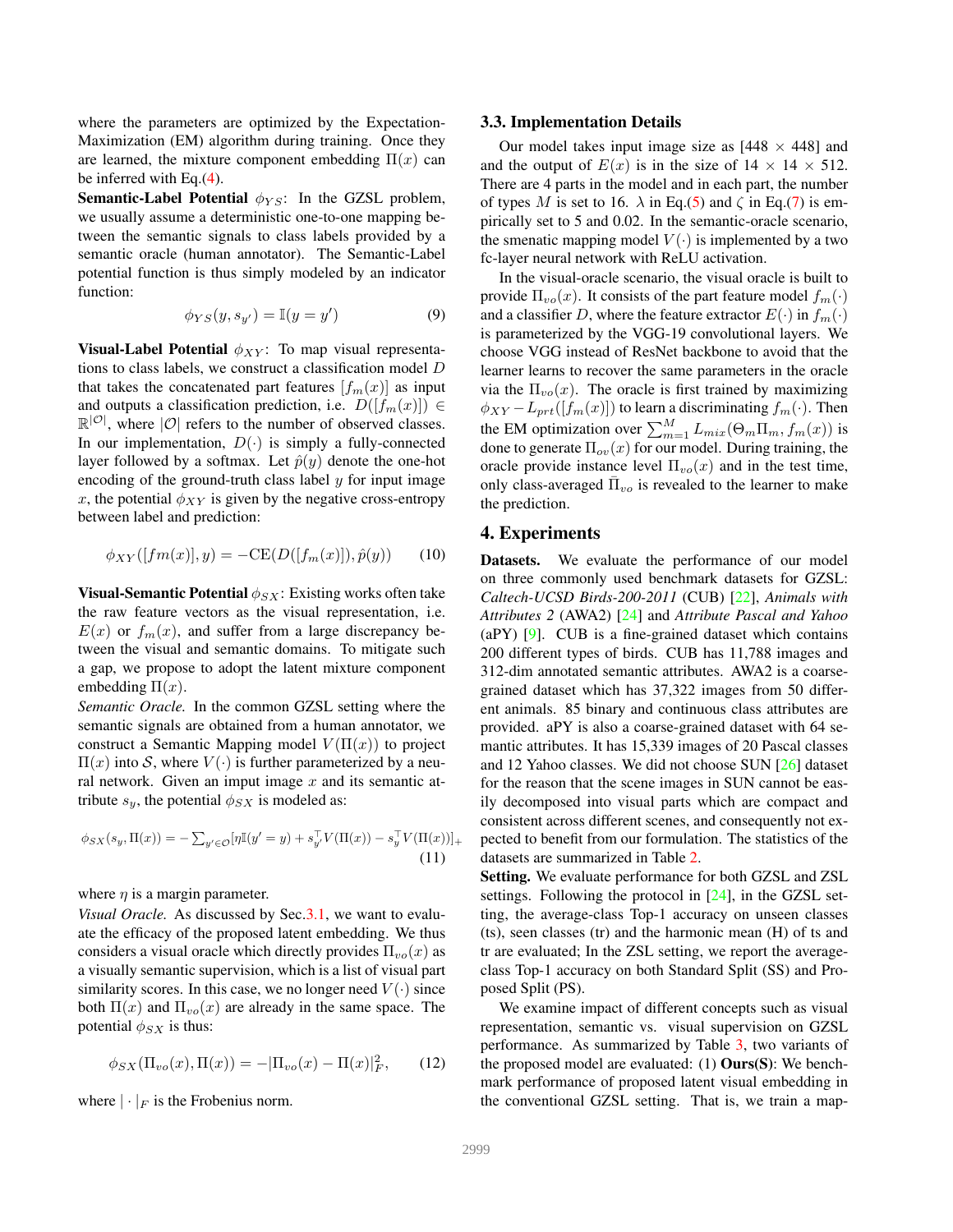| <b>Methods</b> |      | <b>CUB</b> |      |      | AWA2 |      |      | $a$ PY |      |
|----------------|------|------------|------|------|------|------|------|--------|------|
|                | ts   | tr         | H    | ts   | tr   | H    | ts   | tr     | H    |
| SJE[2]         | 23.5 | 59.2       | 33.6 | 8.0  | 73.9 | 14.4 | 3.7  | 55.7   | 6.9  |
| SAE[12]        | 7.8  | 54.0       | 13.6 | 1.1  | 82.2 | 2.2  | 0.4  | 80.9   | 0.9  |
| SSE[28]        | 8.5  | 46.9       | 14.4 | 8.1  | 82.5 | 14.8 | 0.2  | 78.9   | 0.4  |
| GFZSL[21]      | 0.0  | 45.7       | 0.0  | 2.5  | 80.1 | 4.8  | 0.0  | 83.3   | 0.0  |
| CONF[19]       | 1.6  | 72.2       | 3.1  | 0.5  | 90.6 | 1.0  | 0.0  | 91.2   | 0.0  |
| ALE[1]         | 23.7 | 62.8       | 34.4 | 14.0 | 81.8 | 23.9 | 4.6  | 73.7   | 8.7  |
| SYNC[6]        | 11.5 | 70.9       | 19.8 | 10.0 | 90.5 | 18.0 | 7.4  | 66.3   | 13.3 |
| DEVISE[10]     | 23.8 | 53.0       | 32.8 | 17.1 | 74.7 | 27.8 | 4.9  | 76.9   | 9.2  |
| PSRZSL[3]      | 24.6 | 54.3       | 33.9 | 20.7 | 73.8 | 32.3 | 13.5 | 51.4   | 21.4 |
| $SP-AEN[8]$    | 34.7 | 70.6       | 46.6 | 23.3 | 90.9 | 37.1 | 13.7 | 63.4   | 22.6 |
| Ours(S)        | 33.4 | 87.5       | 48.4 | 41.6 | 91.3 | 57.2 | 24.5 | 72.0   | 36.6 |
| $Ours(\Pi)$    | 39.5 | 68.9       | 50.2 | 45.6 | 88.7 | 60.2 | 43.6 | 78.7   | 56.2 |

Table 1. gZSL learning results on CUB, AWA2 and aPY. ts = test classes (unseen classes), tr = train classes (seen classes),  $H =$  harmonical mean. The accuracy is class-average Top-1 in %. The highest accuracy is in red color and the second is in blue (better viewed in color).

| <b>Dataset</b>              | Num Att | $\mathcal V$          | $\mathcal{C}$ | U               | Image            |
|-----------------------------|---------|-----------------------|---------------|-----------------|------------------|
| CUB[22]                     | 312     | 200                   | 150           | 50              | 11788            |
| AWA2[24]                    | 85      | 50                    | 40            | 10              | 37322            |
| aPY[9]                      | 64      | 32.                   | 20            | 12 <sup>7</sup> | 15339            |
| $\sim$ $\sim$ $\sim$ $\sim$ | $-$     | $1.7771$ $2.78$ $1.7$ |               |                 | <b>THE TERMS</b> |

Table 2. Statistics for CUB[22], AWA2[24] and aPY[9]. Number of semantic attributes, number of class for all  $(Y)$ , seen $(\mathcal{O})$  and unseen $(U)$ , and the number of images are listed.

ping to project the learned latent representation Π into the semantic space  $S$  (Eq.11) under the supervision provided by the semantic oracle, and during test time the semantic attributes for unobserved classes  $\{s_o|o \in \mathcal{O}\}\$ are also revealed. For this model, solely semantic supervision is leveraged, as same as all the competing methods. (2) **Ours** $(\Pi)$ : We quantify the drawbacks of semantic information for GZSL by replacing semantic signals with visual signals  $\Pi_{vo}$ generated by our visual oracle, which is then used for both supervision and evaluation.

Training Details. To train our models, we take an alternative optimization approach where in each epoch, we update the weights in two steps. In step 1, only the weights of  $G(\cdot)$ is updated by minimizing  $L_{prt}$ . In step 2, we freeze the weights of  $G(\cdot)$  and update all the other modules. The semantic model  $(Ours(S))$  and the visual oracle is trained by  $\phi_{XY}$  while Ours(Π) model is trained by  $\phi_{SX} + \phi_{XY}$  in step 2. Adam optimizer is used to optimize the loss in each step. The learning rate for step 1 and step 2 is set to 1e-6 and 1e-5, respectively.

Our models are trained for 80, 60 and 70 epochs on CUB, AWA2 and aPY, respectively. As for the visual oracle, it is trained to 70 epochs on AWA2 and 60 epochs on CUB and aPY. The feature extractor  $E(\cdot)$  is initialized with ImageNet pretrained weights. The learning rate for  $V(\cdot)$  and  $\eta$ in Eq. $(11)$  is selected via cross-validation. For the optimization of  $L_{mix}$ , the EM algorithm is terminated if the loss did not change or after 300 steps.

Competing Methods. To validate the benefits of the proposed latent visual embedding, we compare against other

|             |            |   | Method Supervision Evaluation Representation |
|-------------|------------|---|----------------------------------------------|
| Others      | $S_{O}$    |   |                                              |
| Ours(S)     | $S_{O}$    | S |                                              |
| $Ours(\Pi)$ | $\Pi_{no}$ |   |                                              |

Table 3. Comparison of the supervision, evaluation embedding and feature representations for our model and others.  $S$ : semantic embedding;  $\Pi$ : latent visual part similarity embedding;  $F$ : raw visual feature embedding;  $S_O$ : semantic oracle;  $\Pi_{vo}$ : visual oracle.

state-of-the-art methods which also utilize semantic supervision and visual representation. Ten competitors are compared:  $SJE[2]$ ,  $ALE[1]$ , and  $DEVISE[10]$  which use structured loss to learn a linear compatibility between visual and semantic space; SSE[28] learns the compatibility function in a latent common space for visual and semantic embedding; GFZSL[21] models the the class-conditional distribution as multi-variate Gaussian; CONSE[19] and SYNC[6] learns maps the unseen image into semantic representation via combination of seen classes or phantom classes; SAE[12] learns the mapping from semantic to visual embedding; PSRZSL[3] and SP-AEN[8] try to preserve the semantic relations in the mapping by encoder-decoder network or adversarial training.

#### 4.1. Generalized Zero Shot Learning Evaluation

The results for the GZSL setting are shown in Table. 1. Observe that the proposed methods, Ours(S) and Ours(Π) consistently outperforms state-of-the-art methods in the GZSL setting. Specifically, the harmonic mean of the accuracy for seen (tr) and unseen (ts) classes with Ours(S) and Ours(Π) reaches 48.4%, 50.2% on CUB, 57.2%, 60.2% on AWA2, and 36.6%, 56.2% on aPY, which dominate other competing methods and often surpass the third-best result by a very large margin, e.g.  $a > 20\%$  improvement on AWA2, and a  $> 10\%$  improvement on aPY. While several competing methods (e.g. [21, 12, 19, 28]) only perform well on the seen classes and obtain close-to-zero accuracy on unseen classes, we are able to classify both seen and unseen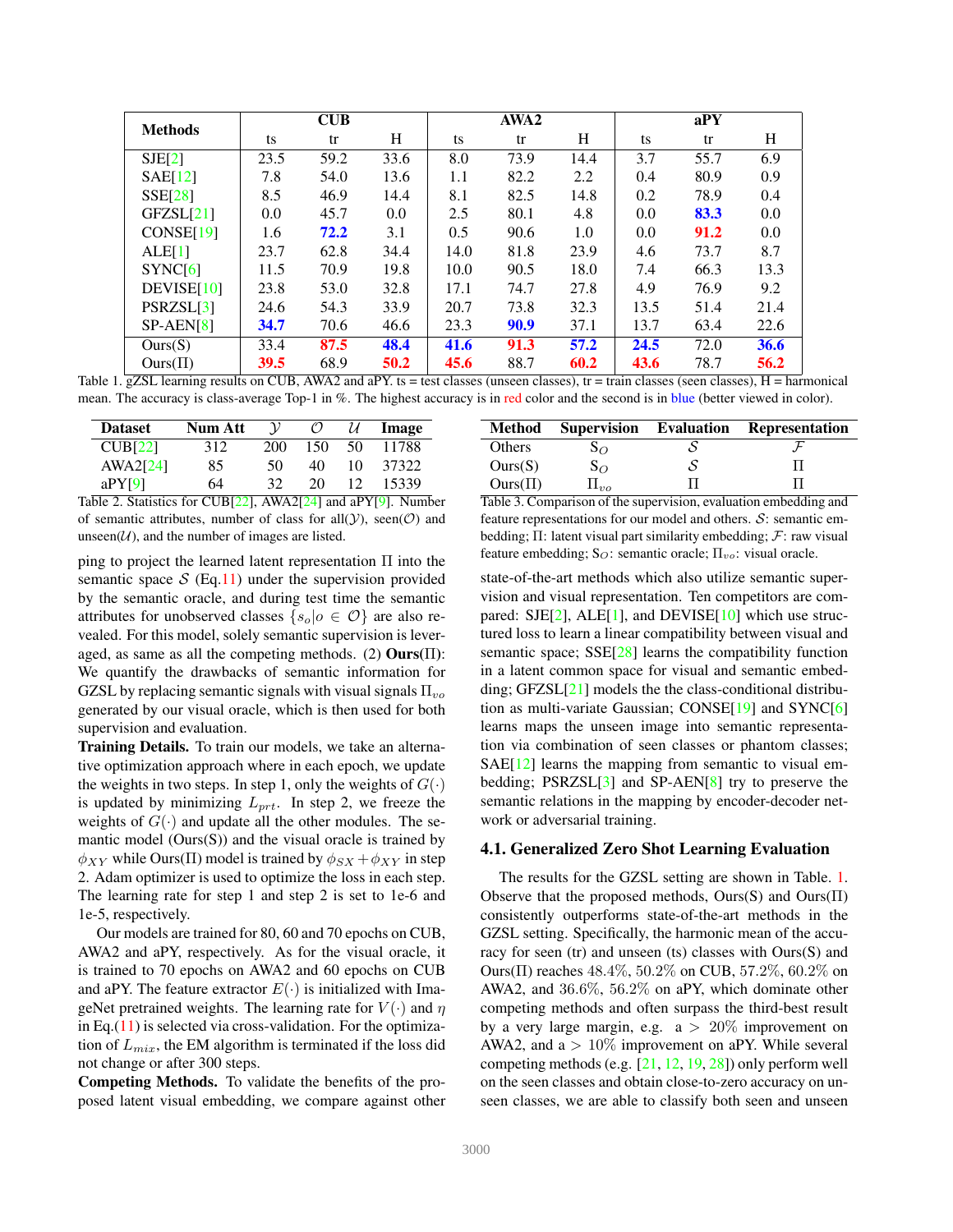| <b>Methods</b>        | CUB  |      |      | AWA <sub>2</sub> | aPY  |           |  |
|-----------------------|------|------|------|------------------|------|-----------|--|
|                       | SS   | PS   | SS   | PS               | SS   | <b>PS</b> |  |
| SJE[2]                | 55.3 | 53.9 | 69.5 | 61.9             | 32.0 | 32.9      |  |
| SAE[12]               | 33.4 | 33.3 | 80.7 | 54.1             | 8.3  | 8.3       |  |
| <b>SSE[28]</b>        | 43.7 | 43.9 | 67.5 | 61.0             | 31.1 | 34.0      |  |
| GFZSL[21]             | 53.0 | 49.3 | 79.3 | 63.8             | 51.3 | 38.4      |  |
| CONSE <sup>[19]</sup> | 36.7 | 34.3 | 67.9 | 44.5             | 25.9 | 26.9      |  |
| ALE[1]                | 53.2 | 54.9 | 80.3 | 62.5             | 30.9 | 39.7      |  |
| SYNC[6]               | 54.1 | 55.6 | 71.2 | 46.6             | 39.7 | 23.9      |  |
| DEVISE[10]            | 53.2 | 52.0 | 68.6 | 59.7             | 35.4 | 39.8      |  |
| PSRZSL[3]             |      | 56.0 |      | 63.8             |      | 38.4      |  |
| $SP-AEN[8]$           |      | 55.4 |      | 58.5             |      | 24.1      |  |
| Ours(S)               | 63.7 | 66.7 | 90.7 | 69.1             | 52.1 | 50.1      |  |
| $Ours(\Pi)$           | 68.8 | 71.9 | 92.4 | 84.4             | 54.4 | 65.4      |  |

Table 4. Zero shot learning results on CUB, AWA2 and aPY. SS = standard split, PS = proposed split. The results are class-average Top-1 accuracy in %. The highest accuracy is in red color and the second is in blue (better viewed in color).

#### improving upon existing works in the GZSL setting.

*State-of-art comparison with Semantic Supervision.* Note that under identical conditions of semantic supervision, the gain in our method (ours $(S)$ ) can be attributed primarily to our latent visual embedding  $(\Pi(\cdot))$ . Different from the conventional visual representation, which is a highdimensional deep CNN feature vector, and not semantically meaningful,  $\Pi(\cdot)$  intrinsically describes the input image by a common vocabulary of prototypical parts. These prototypical parts are estimated by the latent mixture model with training images and the components of  $\Pi$  quantify the existence of a prototypical part in the instance. Such a representation resembles the semantic similarity of semantic vectors and leads to mitigating the visual-semantic gap.

*Semantic vs. Visual Supervision.* Observe that Ours(Π) consistently achieves better performance than Ours(S), e.g. 1.8%, 3.0% and 19.6% absolute improvement in the harmonic mean on the three datasets. This comparison shows that, although the proposed latent visual embedding Π is able to reduce the Visual $\rightarrow$ Semantic gap, the semantic attributes are noisy in that they contain information that are difficult to transfer from the visual domain (e.g. 'smelly', 'agility', 'weak'). Using semantic supervision and evaluation for GZSL thus fundamentally limits attaining high accuracy. By switching to visual supervision and evaluation provided by our visual oracle, we see the potential to further improve GZSL accuracy. This comparison is fair since our visual oracle provides only a list of similarity scores without any other identifying high-dimensional features to the learner. This is similar to the case of a semantic oracle providing attribute annotations.

*Issue with aPY.* Finally, observe that on aPY most existing methods fail to recognize unseen classes achieving nearly zero accuracy, while we get a significant improvement from Ours(S) and Ours( $\Pi$ ). The reason is that aPY attributes



Figure 3. Example of types in each part on CUB dataset. Each two rows belong to a part and each two columns belong to a type. In mth part, the example can be labeled with a scalar  $\pi(k|m)$  indicating its probability of belonging to the  $k$ -th type. The example in the type has the largest  $\pi(k|m)$  among all types. Note that these types are semantically meaningful and visually distinguishable.

are extremely noisy and are not visually representative (e.g. bus-car attributes nearly identical). Thus, the semantic supervision cannot provide useful information for training a GZSL model.

### 4.2. Zero Shot Learning Evaluation

We next evaluate the results for the traditional ZSL setting, where only unseen classes are included during testing. The results are reported in Table 4. Observe that many competing methods, which are ineffective in the GZSL setting (e.g. [21, 12, 19, 28]), realize a huge performance gain in the ZSL setting. However, Ours(S) and Ours(Π) is robust and still outperforms the competing methods. Again, this can be attributed to our proposed latent visual embedding. Ours(S) model consistently obtains superior performance, improving the state-of-the-art accuracy from 55.3% to 63.7% for SS on CUB, from 80.7% to 90.7% for SS on AWA2, and from 51.3% to 52.1% for SS on aPY. A similar improvement can also be observed on the PS split. This observation shows that, with the same level of semantic supervision, our low-dimensional latent visual embedding is more semantically meaningful than the traditional highdimensional visual features, and thus effectively bridges the Visual $\rightarrow$ Semantic gap. Additionally, with the visual supervision provided by our visual oracle, Our(Π) obtains even better performance on all datasets and splits, which reveals the drawbacks of leveraging primarily semantic attributes for supervision and evaluation.

### 4.3. Analysis and Discussion

Visualization of discovered Latent Prototypical Part Types. To verify that our parameterized Π is able to learn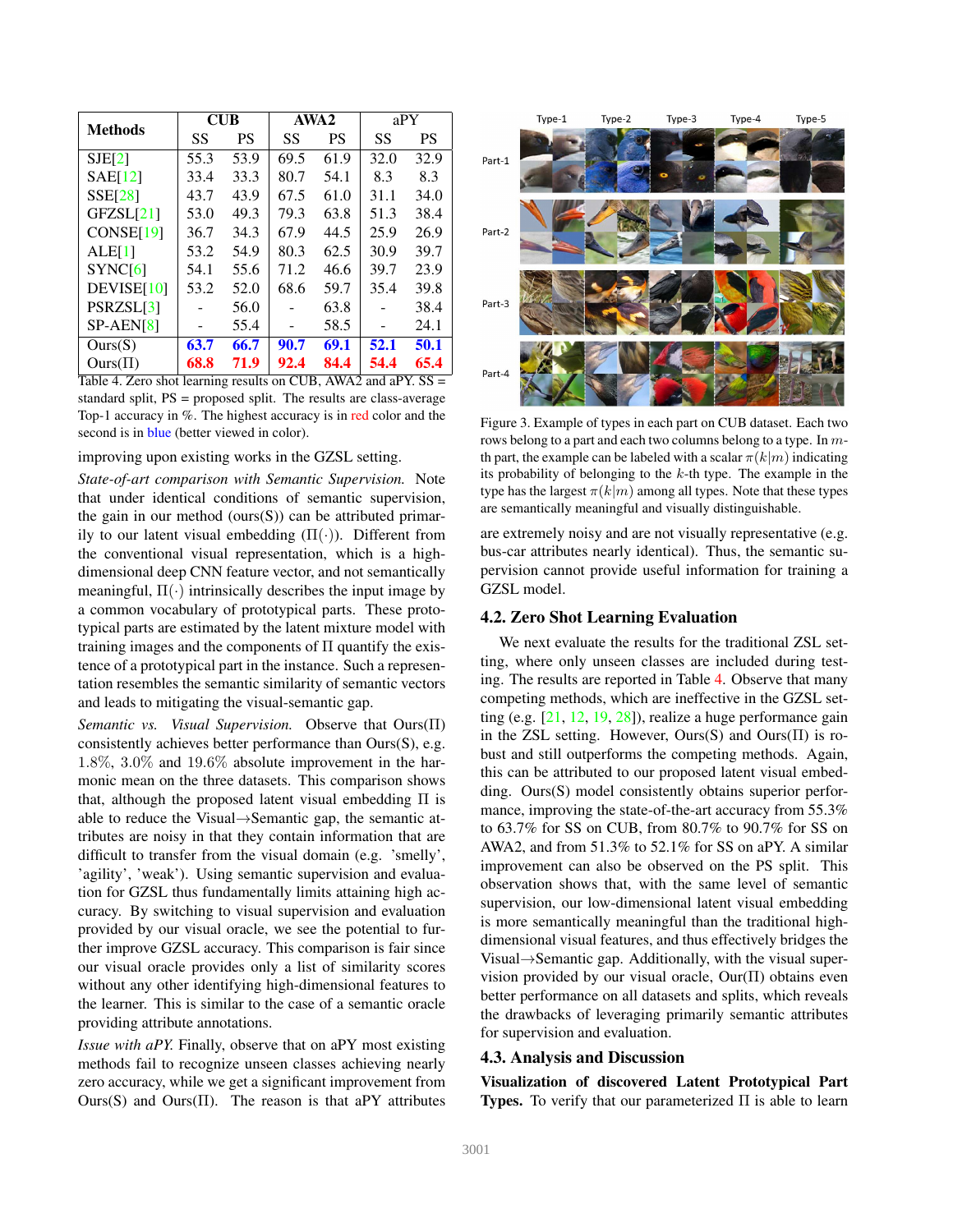| CUB.<br>  Methods                                                                                                                      |  |  |  |    | AWA2 |    |    |   | aPY  |     |    |  |  |     |                                                                                                                                                         |
|----------------------------------------------------------------------------------------------------------------------------------------|--|--|--|----|------|----|----|---|------|-----|----|--|--|-----|---------------------------------------------------------------------------------------------------------------------------------------------------------|
|                                                                                                                                        |  |  |  | SS | PS – | ts | tr | н | - SS | PS. | ts |  |  | -SS | <b>PS</b>                                                                                                                                               |
| $\left[\text{Ours}(\Pi_{flat})\right]$ 38.4 <b>69.8</b> 49.6 66.8 69.5 42.6 <b>88.7</b> 57.6 91.7 84.0 36.5 <b>88.7</b> 51.7 53.6 62.9 |  |  |  |    |      |    |    |   |      |     |    |  |  |     |                                                                                                                                                         |
| $\vert$ Ours $(\Pi)$                                                                                                                   |  |  |  |    |      |    |    |   |      |     |    |  |  |     | $39.5\quad 68.9\quad 50.2\quad 68.8\quad 71.9\quad 45.6\quad 88.7\quad 60.2\quad 92.4\quad 94.4\quad 43.6\quad 78.7\quad 56.2\quad 54.4\quad 65.4\quad$ |

Table 5. Test accuracy for different visual representations on CUB, AWA2 and aPY. Ours( $\Pi_{flat}$ ): our model with flatten visual representation. Ours(Π): our model with structured visual representation. The accuracy class-average Top-1 in %. Both gZSL (ts, tr, H) and ZSL (SS, PS) performances are reported.

| <b>Methods</b>      |    | <b>CUB</b> |                               | AWA2 |  |   |  |
|---------------------|----|------------|-------------------------------|------|--|---|--|
|                     | ts | tr         |                               | ts   |  | н |  |
| DEVISE (S)          |    |            | 23.8 53.0 32.8 17.1 74.7 27.8 |      |  |   |  |
| DEVISE $(\Pi_{vo})$ |    |            | 24.6 53.3 33.7 28.3 75.3 41.2 |      |  |   |  |
|                     |    |            | 8811108101                    |      |  |   |  |

Table 6. gZSL performances for DEVISE[10] using semantic supervision and visual oracle supervision  $(\Pi_{vo})$ .

diverse parts and discriminating types, we visualize some exemplar parts and types from CUB dataset in Figure 3. We observe that the examples in each type are visually similar to each other, but distinguishable to humans across different classes. When provided with the examples in each type, humans can score the existence of a type, i.e.,  $\pi_x(k|m)$ , thereby bypassing the proposed visual oracle. Noticeably, the part feature model  $f_m(\cdot)$  is able to detect some semantic parts. For example, in Figure 3, Part-1 detects the face (or eye), Part-2 detects the beak and Part-3 tends to detect the body texture representation of birds. These semantic parts are easier to be linked to the semantic attributes, and hence our visual semantic embedding is able to close the gap between the high-dimensional visual feature and the semantic space.

It is worth noting that in Part-4, different semantic parts, like head, chin, wins and legs, are discovered in different types. We find it reasonable since the same semantic parts may not appear in different classes. The situation could be even more common in coarse-grained recognition, like a chair is not likely to have an engine. Moreover, our model tries to learn the most discriminating part via the loss  $\phi_{XY}(f_m(x), y)$ . The same semantic part which is the most discriminating to one class is possibly not important to another class. This phenomenon also won't cause any problem for supervision because the visual oracle is based on visual features, while for a human being this is unlikely to arise.

Structured vs. Flat Visual Supervision In our formulation, both the feature model  $f_m(x)$  and the mixture model  $\Pi(x)$  are *structured*. That is, each part feature  $f_m(x)$  is represented by a unique mixture model  $\Pi_m$  conditioned on the part m. The visual oracle's supervision  $\Pi_{vo}$  is also structured in a similar way. However, a different strategy is to take a flat representation and supervision: drop the partbased representation by replacing  $f_m(x)$  with the global feature  $E(x)$ , and collapse the structured  $\Pi_{vo}$  into a single list representation. Such a flat supervision requires no part-wise features and its result is reported in Table 5. We observe that flattening the latent structured visual embedding as a single vector, which mirrors the common usage of semantic attributes, suffers from a slight performance drop from Ours $(\Pi)$  since the rich part structure information is lost. However, note that, compared to the noisy semantic supervision (see competitors in Table 1 and 4), the flat visual supervision still dominates competing methods.

Visual vs. Semantic Supervision. To further justify the effectiveness of the proposed latent visual embedding for GZSL supervision, we took an existing state-of-the-art approach, DEVISE[10], and re-trained it under the visual supervision  $\Pi_{vo}$ . As shown in Table 6, the proposed visual supervision also boosts DEVISE's GZSL performance, especially on AWA2, e.g. a 13.4% absolute improvement in the harmonic mean. The result demonstrates that the proposed latent visual embedding, as a supervision type, is effective and generalizable even to non-attention methods.

# 5. Conclusion

In this paper we proposed a novel Zero-Shot learning (ZSL) method. Our method unlike many existing works neither synthesizes unseen examples nor uses any unseen semantic information during training. We claim that semantic gap exists because visual features employed in prior work is not semantic leading to significant drop in accuracy. To bridge this semantic gap we proposed a new statistical model for embedding a visual instance into a lowdimensional probability matrix. Our insight is based on the fact that analogous to how a semantic component measures the likeliness of the attribute arising in an object, so also, our mixture component conveys visual likeliness by scoring how similar a part type is relative to proto-typical part types of other instances in the training set. To further reduce semantic noise we propose a novel visual oracle for supervision in lieu of semantic supervision. We tabulate results on a number of benchmark datasets demonstrating significant improvement in accuracy over state-of-art under both semantic and visual supervision.

# Acknowledgement

The authors would like to thank the Area Chair and the reviewers for their constructive comments. This work was supported by the Office of Naval Research Grant N0014-18- 1-2257, NGA-NURI HM1582-09-1-0037 and the U.S. Department of Homeland Security, Science and Technology Directorate, Office of University Programs, under Grant 2013-ST-061-ED0001.